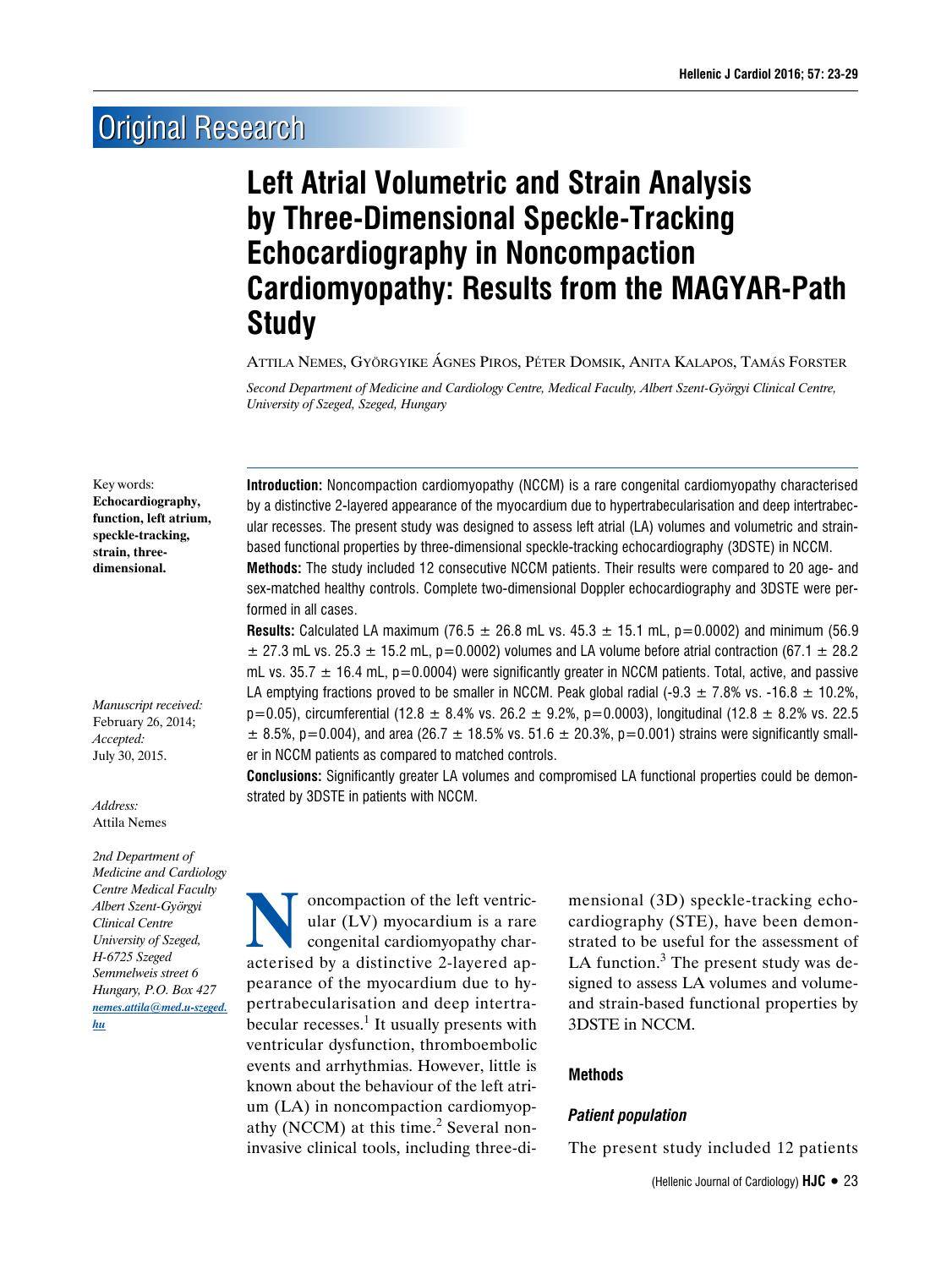with typical features of NCCM. The diagnosis of NC-CM was confirmed in all patients according to Jenni's criteria.<sup>1</sup> Their results were compared to 20 ageand sex-matched healthy controls. Complete twodimensional (2D) Doppler echocardiography and 3DSTE were performed in all NCCM cases and controls. Diabetes mellitus (DM) was defined in accordance with the criteria of the American Diabetes Association<sup>4</sup> and World Health Organisation.<sup>5</sup> Hypertension was defined as either a systolic or a diastolic elevation of the blood pressure  $(>140/90 \text{ mmHg})$ , or ongoing antihypertensive therapy. Hypercholesterolemia was defined as a total cholesterol level >5.0 mmol/L or current treatment with lipid-lowering medications. All subjects were enrolled in the MAG-YAR-Path Study (**M**otion **A**nalysis of the heart and **G**reat vessels b**Y** three-dimension**A**l speckle-t**R**acking echocardiography in **Path**ological cases). This was organised at the Cardiology Centre of the University of Szeged to evaluate the usefulness, diagnostic and prognostic value of 3DSTE-derived volumetric, strain, rotational, dyssynchrony, etc., parameters in pathological cases ("Magyar" means "Hungarian" in the Hungarian language). Informed consent was obtained from each patient and control subject and the study protocol conformed to the ethical guidelines of the 1975 Declaration of Helsinki, as reflected in *a priori* approval by the institution's human research committee.

#### *Two-dimensional echocardiography*

Complete Doppler 2D echocardiographic examinations were performed in all cases. Standard 2D echocardiographic studies were carried out using commercially available Toshiba Artida™ echocardiography equipment (Toshiba Medical Systems, Tokyo, Japan) with a PST-30SBP (1-5 MHz) phased-array transducer. Left ventricular (LV) and LA dimensions, volumes and LV ejection fraction (EF) were calculated in accordance with the guidelines. $6$  Colour Doppler echocardiography was used to visually quantify the degree of mitral regurgitation.

#### *Three-dimensional speckle-tracking echocardiography*

All patients underwent 3D echocardiographic acquisitions immediately after a 2D echocardiographic study, using the same Toshiba Artida™ echocardiography equipment and a commercially available PST-25SX matrix-array transducer with 3DSTE capability.<sup>3,7</sup> Within a single breath-hold and during a constant RR interval, 6 wedge-shaped subvolumes were acquired from an apical window to create full-volume 3D datasets. The sector width was decreased as much as possible to improve the temporal and spatial resolution of the image in order to obtain a 3D full-volume dataset of the LA with optimal border delineation. LA chamber quantification was performed offline using 3D Wall Motion Tracking software version 2.5 (Toshiba Medical Systems, Tokyo, Japan). Three-dimensional echocardiographic datasets were displayed in apical 4-chamber (AP4CH) and 2-chamber (AP2CH) views and 3 short-axis views in basal, mid-atrial, and superior LA regions (Figure 1). In the AP4CH and AP2CH views, the endocardial border was traced by the user, who set multiple reference points starting at the base of the LA at mitral valve level, progressing toward the LA apex, and excluding the LA appendage and pulmonary veins from the LA cavity. The epicardial border was adjusted manually or by setting a default thickness for the myocardium. After detection of the LA borders on the end-diastolic reference frame, 3D wall motion tracking, which is based on a 3D block-matching algorithm, was automatically performed by the software. The user could correct the shape of the LA if needed throughout the entire cardiac cycle.

#### *3DSTE-derived volumetric measurements*

The following volumetric calculations were performed: $3,7$ 

- 1. maximum LA volume  $(V_{max})$  at end-systole, the time at which LA volume was largest just before mitral valve opening,
- 2. minimum LA volume  $(V_{min})$  at end-diastole, the

**Table 1.** The way of calculating left atrial stroke volumes and emptying fractions in each phase of left atrial motion.

|                                                                                                                                                                                                                                            | Reservoir                        | Conduit function                           | Active contraction                        |  |
|--------------------------------------------------------------------------------------------------------------------------------------------------------------------------------------------------------------------------------------------|----------------------------------|--------------------------------------------|-------------------------------------------|--|
| Stroke volumes (mL)                                                                                                                                                                                                                        | Total SV = $V_{max}$ - $V_{min}$ | Passive SV = $V_{max}$ - $V_{preA}$        | Active SV = $V_{preA}$ - $V_{min}$        |  |
| Emptying fractions $(\%)$                                                                                                                                                                                                                  | Total $EF = Total SV/V_{max}$    | Passive $EF =$ Passive $SV/V_{\text{max}}$ | Active $EF =$ Active SV/V <sub>preA</sub> |  |
| EF – ejection fraction; LV – left ventricular; SV – stroke volume; V <sub>max</sub> – maximum left atrial volume; V <sub>min</sub> – minimum left atrial volume; V <sub>preA</sub> – left atrial<br>volume before left atrial contraction. |                                  |                                            |                                           |  |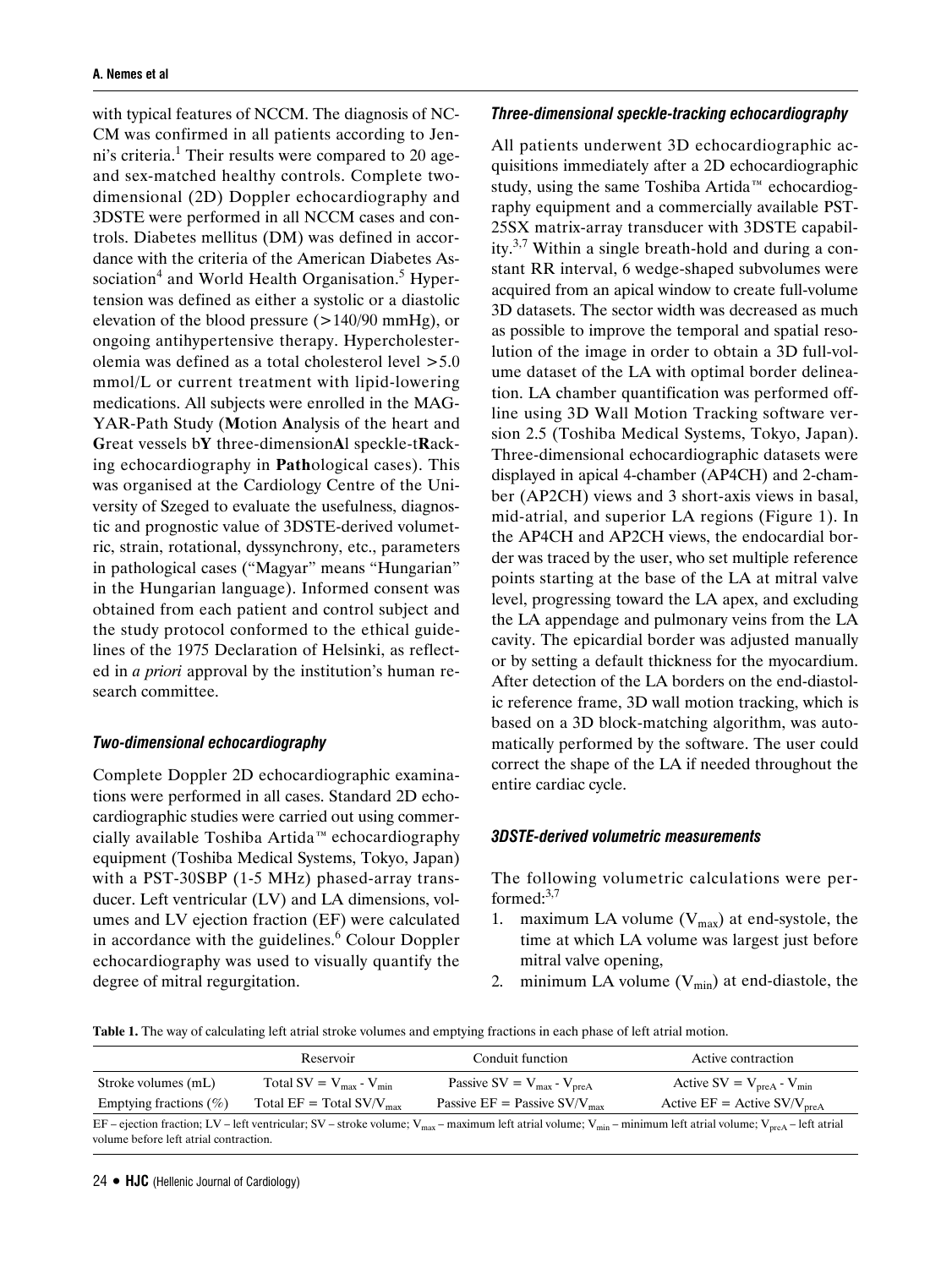

**Figure 1.** Images from three-dimensional full-volume dataset showing left atrium: (A) apical four-chamber view, (B) apical two-chamber view, (C3) parasternal short-axis view at basal, (C5) mid- and (C7) superior left atrial level. The semi-automated left atrial border definition, left atrial volumetric data and three-dimensional "wire" reconstruction of the left atrium based on three-dimensional speckle tracking echocardiographic analysis, together with time-segmental longitudinal strain curves are also presented.

time at which LA volume reaches its nadir before mitral valve closure,

3. LA volume before atrial contraction  $(V_{preA})$ , the last frame before mitral valve reopening or at the time of the P wave on the ECG.

From these three volumes, several parameters characterising all phases of LA function (reservoir, conduit and active contraction) including total, active and passive LA stroke volumes and emptying fractions, were derived (Table 1).

## *3DSTE-derived strain measurements*

The following peak strain parameters were routinely measured by the software in a semi-automatic fashion from the 3D echocardiographic datasets to characterise LA reservoir function:<sup>3,7-9</sup> longitudinal strain  $(LS)$ in the direction tangential to the endocardial contour, circumferential strain (CS) in a circumferential direction, and radial strain (RS) in a perpendicular direction to the endocardial contour. Besides these "unidimensional" parameters, novel strain parameters were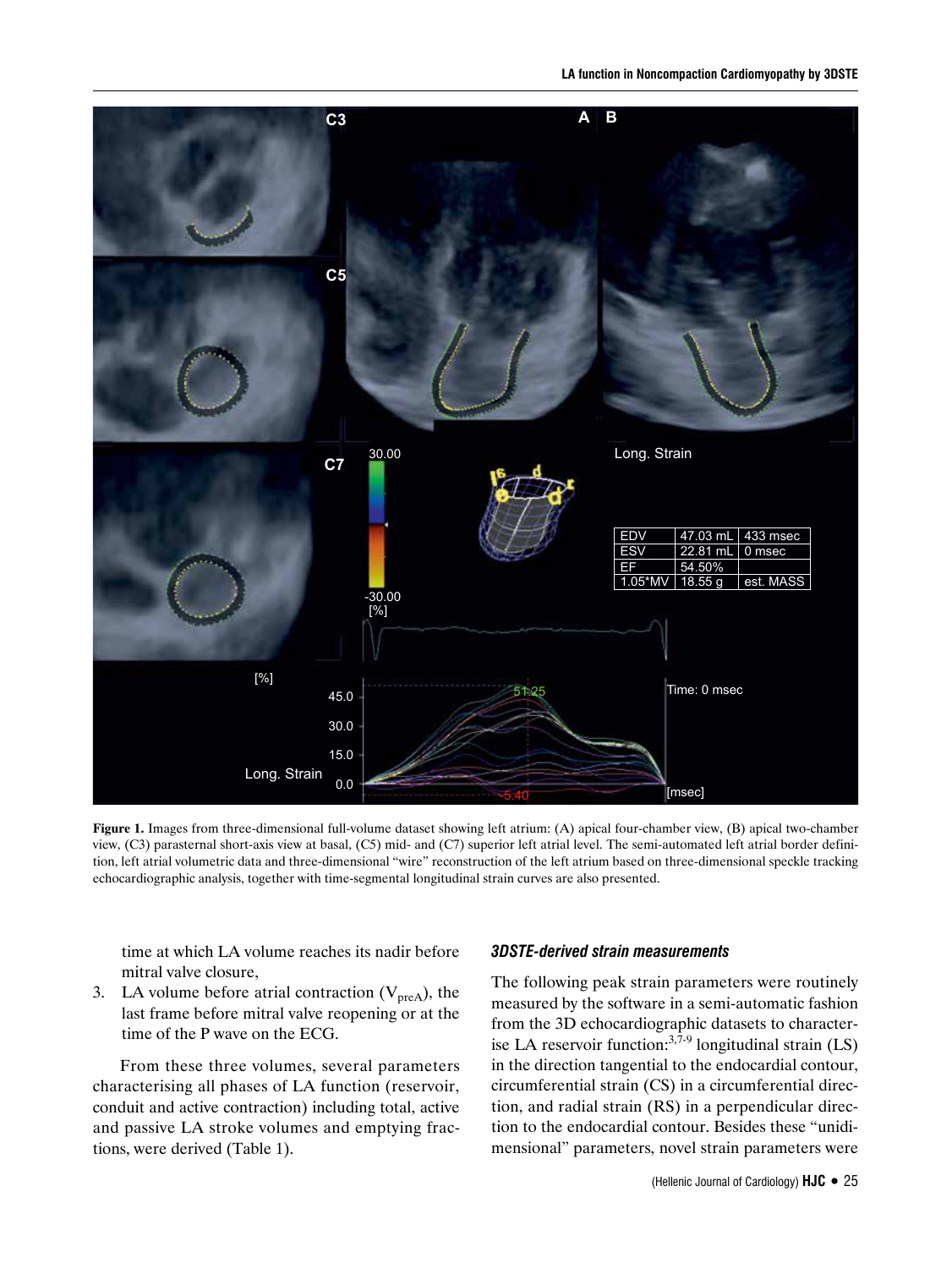also recorded, such as 3D strain (3DS), defined as strain in the wall-thickening direction, and area strain (AS), as a ratio of endocardial area change during the cardiac cycle.

## *Statistical analysis*

All data are reported as mean  $\pm$  standard deviation. A value of  $p<0.05$  was considered to be statistically significant. For comparing variables, Student's t-test, chi-square analysis, and Fisher's exact test were used. MedCalc software was used for the statistical calculations (MedCalc, Mariakerke, Belgium).

## **Results**

## *Clinical characteristics of patients*

Cardiovascular risk factors and medications of NC-CM patients and controls are presented in Table 2.

# *Two-dimensional echocardiographic data*

Standard 2D echocardiographic data are summarised in Table 2. Significant (>grade 2) mitral regurgitation could be detected in 4 patients with NCCMP (33%) and in none of the controls. Increased LV diameters and volumes, and decreased LV-EF could be confirmed in NCCM patients (Table 2).

# *Three-dimensional speckle-tracking echocardiographic data*

Significantly increased LA maximum and minimum volumes and LA volume before atrial contraction could be detected in NCCM patients. Total, passive and active LA emptying fractions were significantly decreased in patients with NCCM (Table 3). Peak global and mean LA segmental strains proved to be lower in NCCM patients as compared to controls (Table 4). Alterations in segmental LA strain parameters in NCCM patients are summarised in Table 5. The number of noncompacted segments (extent of noncompaction) did not correlate with atrial functional properties.

## *Follow up*

The success rate of follow up proved to be 100%. During a mean follow up of  $27 \pm 1$  months, cardiovascular events were found in the anamnesis of 5 NC-CM patients, including coronary angiographicallyproven multi-vessel disease requiring coronary artery bypass grafting in 2 cases, resynchronisation treat-

**Table 2.** Clinical and two-dimensional echocardiographic characteristics of patients with noncompaction cardiomyopathy and of controls

|                                   | NCCM patients<br>$(n=12)$ | Controls<br>$(n=20)$ | p        |
|-----------------------------------|---------------------------|----------------------|----------|
| Risk factors:                     |                           |                      |          |
| Age (years)                       | $54.2 \pm 15.0$           | $51.9 \pm 12.7$      | 0.65     |
| Male sex $(\%)$                   | 5<br>(42)                 | (60)<br>12           | 0.47     |
| Diabetes mellitus $(\%)$          | $\boldsymbol{0}$<br>(0)   | (0)<br>$\theta$      | 1.00     |
| Hypertension $(\%)$               | 5<br>(42)                 | (0)<br>$\theta$      | 0.004    |
| Hypercholesterolaemia (%)         | 3<br>(25)                 | (0)<br>$\theta$      | 0.04     |
| Medications:                      |                           |                      |          |
| $\beta$ -blockers (%)             | 10<br>(83)                | (0)<br>$\theta$      | < 0.0001 |
| ACE-inhibitors $(\%)$             | 10<br>(83)                | (0)<br>$\theta$      | < 0.0001 |
| Diuretics $(\% )$                 | 9<br>(75)                 | (0)<br>$\theta$      | < 0.0001 |
| Two-dimensional echocardiography: |                           |                      |          |
| LA diameter (mm)                  | $49.4 \pm 8.7$            | $33.0 \pm 2.0$       | < 0.0001 |
| LV end-diastolic diameter (mm)    | $62.7 \pm 13.2$           | $47.4 \pm 4.3$       | < 0.0001 |
| LV end-diastolic volume (mL)      | $198.8 \pm 89.5$          | $104.6 \pm 21.1$     | 0.0001   |
| LV end-systolic diameter (mm)     | $47.7 \pm 15.4$           | $31.0 \pm 4.3$       | 0.0001   |
| $LV$ end-systolic volume $(mL)$   | $116.2 \pm 76.5$          | $37.5 \pm 10.3$      | 0.0001   |
| Interventricular septum (mm)      | $10.1 \pm 1.8$            | $9.1 \pm 2.0$        | 0.17     |
| LV posterior wall (mm)            | $9.8 \pm 1.4$             | $9.8 \pm 2.1$        | 1.00     |
| LV ejection fraction $(\%)$       | $41.5 \pm 17.7$           | $64.0 \pm 6.1$       | < 0.0001 |
| E/A                               | $1.6 \pm 0.7$             | $1.2 \pm 0.1$        | 0.02     |
| Number of noncompacted segments   | $6.5 \pm 1.7$             | $\theta$             | ۰        |

ACE – angiotensin-converting enzyme; LA – left atrium; LV – left ventricular; NCCM – noncompaction cardiomyopathy.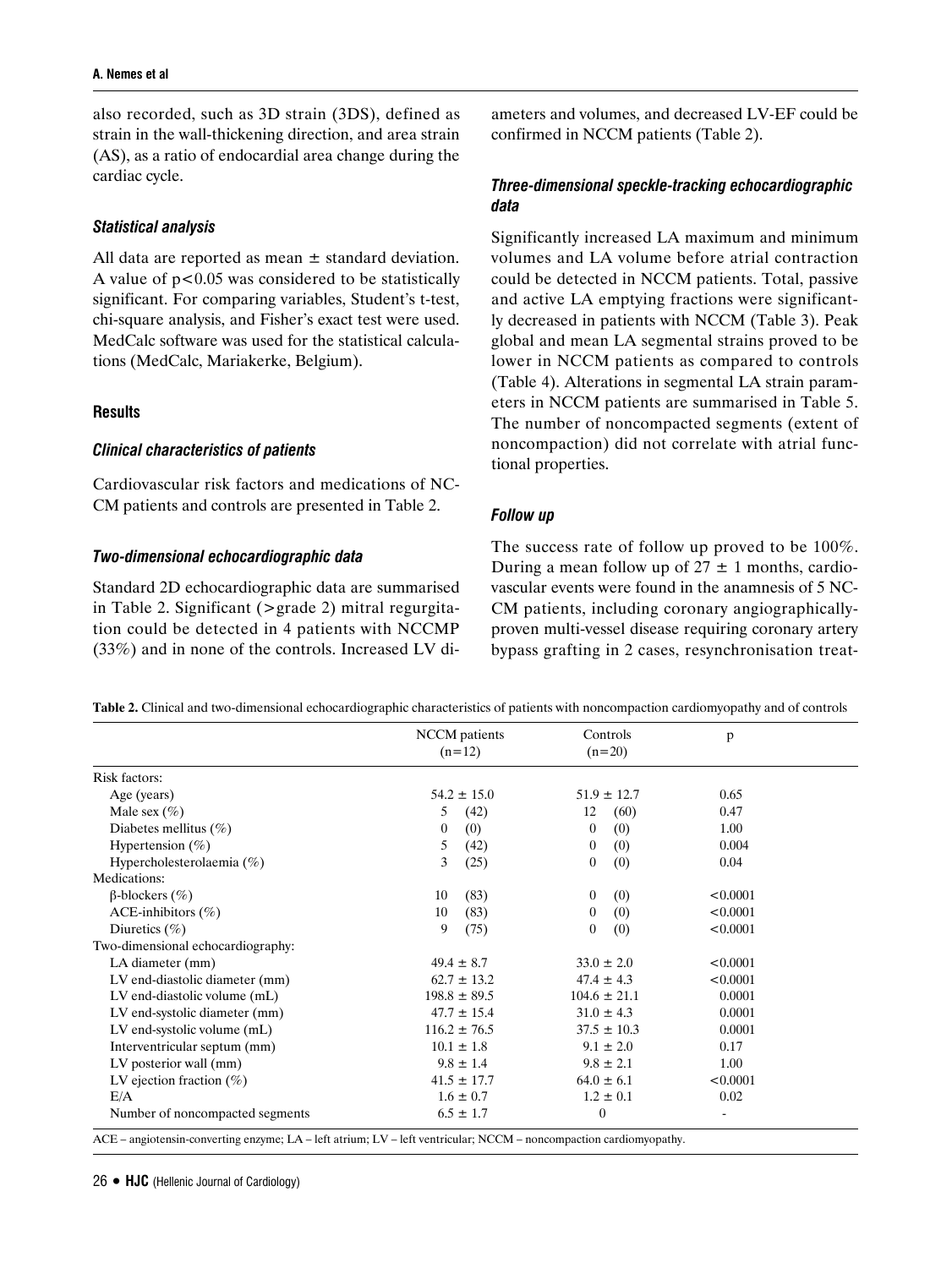|                            | NCCM patients   | Controls        | p      |  |
|----------------------------|-----------------|-----------------|--------|--|
|                            | $(n=12)$        | $(n=20)$        |        |  |
| Frame rate (vps)           | $23.2 \pm 3.6$  | $19.8 \pm 0.8$  | 0.0003 |  |
| Calculated volumes:        |                 |                 |        |  |
| $V_{\text{max}}$ (mL)      | $76.5 \pm 26.8$ | $45.3 \pm 15.1$ | 0.0002 |  |
| $V_{\min}$ (mL)            | $56.9 \pm 27.3$ | $25.3 \pm 15.2$ | 0.0002 |  |
| $V_{\text{preA}}$ (mL)     | $67.1 \pm 28.2$ | $35.7 \pm 16.4$ | 0.0004 |  |
| Stroke volumes:            |                 |                 |        |  |
| TASV (mL)                  | $19.6 \pm 4.8$  | $19.9 \pm 6.4$  | 0.89   |  |
| PASV (mL)                  | $9.5 \pm 2.8$   | $9.5 \pm 5.3$   | 1.00   |  |
| $AASV$ (mL)                | $10.1 \pm 5.4$  | $10.3 \pm 4.0$  | 0.91   |  |
| <b>Emptying fractions:</b> |                 |                 |        |  |
| TAEF $(\% )$               | $29.3 \pm 13.1$ | $46.0 \pm 13.3$ | 0.002  |  |
| PAEF $(\% )$               | $15.1 \pm 9.7$  | $22.6 \pm 9.0$  | 0.05   |  |
| $AAEF (\%)$                | $17.1 \pm 8.8$  | $30.7 \pm 9.2$  | 0.0003 |  |

**Table 3.** Comparison of three-dimensional speckle-tracking echocardiography-derived left atrial volumetric parameters in patients with noncompaction cardiomyopathy and in controls.

AAEF – active atrial emptying fraction; AASV – active atrial stroke volume; PSV – passive stroke volume; PAEF – passive atrial emptying fraction; TAEF – total atrial emptying fraction; TASV – total atrial stroke volume;  $V_{max}$  – maximum left atrial volume;  $V_{min}$  – minimum left atrial volume;  $V_{proA}$  – volume before atrial contraction.

**Table 4.** Comparison of three-dimensional speckle-tracking echocardiography-derived peak global and mean segmental strain parameters in patients with noncompaction cardiomyopathy and in controls.

|                      | <b>NCCM</b> patients<br>$(n=12)$ | Controls<br>$(n=20)$ | p      |
|----------------------|----------------------------------|----------------------|--------|
| Peak global:         |                                  |                      |        |
| $RS(\%)$             | $-9.3 \pm 7.8$                   | $-16.8 \pm 10.2$     | 0.05   |
| CS(%)                | $12.8 \pm 8.4$                   | $26.2 \pm 9.2$       | 0.0003 |
| LS $(\%)$            | $12.8 \pm 8.2$                   | $22.5 \pm 8.5$       | 0.004  |
| 3DS(%)               | $-6.4 \pm 5.8$                   | $-7.3 \pm 12.3$      | 0.81   |
| AS $(\%)$            | $26.7 \pm 18.5$                  | $51.6 \pm 20.3$      | 0.001  |
| Peak mean segmental: |                                  |                      |        |
| $RS(\%)$             | $-12.7 \pm 6.9$                  | $-19.8 \pm 8.0$      | 0.02   |
| CS(%)                | $16.2 \pm 9.1$                   | $30.9 \pm 11.8$      | 0.0009 |
| LS $(\%)$            | $15.9 \pm 8.9$                   | $26.1 \pm 7.7$       | 0.002  |
| 3DS(%)               | $-9.3 \pm 5.3$                   | $-13.7 \pm 9.1$      | 0.32   |
| AS $(\%)$            | $32.4 \pm 20.1$                  | $58.9 \pm 21.3$      | 0.002  |

3DS – three-dimensional strain; AS – area strain; CS – circumferential strain; LS – longitudinal strain; NCCM – noncompaction cardiomyopathy; RS – radial strain.

ment in 1 case, cardiac decompensation and new-onset atrial fibrillation in 1 case, and prosthetic valve implantation for significant aortic regurgitation and pacemaker implantation for ventricular arrhythmias in 1 case. 3DSTE-derived atrial volumetric and functional properties in NCCM patients with and without events are given in Table 6.

#### **Discussion**

3DSTE allows a detailed evaluation of LA function

**Table 5.** Comparison of three-dimensional speckle-tracking echocardiography-derived peak segmental strain parameters in patients with noncompaction cardiomyopathy and in controls.

|                                 | NCCM patients<br>$(n=12)$ | Controls<br>$(n=20)$ | p        |
|---------------------------------|---------------------------|----------------------|----------|
| $RS_{basal}(\%)$                | $-9.3 \pm 6.7$            | $-23.3 \pm 11.4$     | 0.0006   |
| $RS_{mid} (\%)$                 | $-12.8 \pm 6.6$           | $-20.6 \pm 11.6$     | 0.04     |
| $\text{RS}_{\text{apical}}(\%)$ | $-17.9 \pm 14.1$          | $-18.8 \pm 13.0$     | 0.96     |
| $CS_{\text{hasal}}\%$           | $16.4 \pm 12.3$           | $40.6 \pm 14.5$      | < 0.0001 |
| $CS_{mid}$ (%)                  | $14.6 \pm 9.2$            | $28.8 \pm 12.3$      | 0.002    |
| $CS_{\rm apical}(\%)$           | $19.1 \pm 13.8$           | $25.9 \pm 16.7$      | 0.24     |
| $LS_{\text{basal}}(\%)$         | $13.0 \pm 5.7$            | $19.6 \pm 10.8$      | 0.06     |
| $LS_{mid}$ %)                   | $21.9 \pm 14.2$           | $35.4 \pm 10.2$      | 0.004    |
| $LS_{\text{apical}}(\%)$        | $11.6 \pm 8.6$            | $20.9 \pm 10.9$      | 0.02     |
| $3DS_{\text{basal}}(\%)$        | $-6.5 \pm 4.3$            | $-17.7 \pm 10.9$     | 0.002    |
| $3DS_{mid}$ (%)                 | $-9.2 \pm 5.2$            | $-13.3 \pm 9.7$      | 0.19     |
| $3DS_{\text{apical}}\%$         | $-13.4 \pm 10.2$          | $-12.4 \pm 9.0$      | 0.77     |
| $AS_{basal}(\%)$                | $27.6 \pm 19.0$           | $58.9 \pm 26.7$      | 0.001    |
| $AS_{mid}$ (%)                  | $37.4 \pm 26.8$           | $69.1 \pm 27.8$      | 0.004    |
| $ASapical (\%)$                 | $32.7 \pm 23.0$           | $54.5 \pm 37.5$      | 0.08     |
| Abbreviations as in Table 4.    |                           |                      |          |

through volumetric measurements and strain analy- $\sin^{3,7}$  To the best of the authors' knowledge, this is the first study in which LA function was assessed by 3DSTE in a series of patients with NCCM and compared to matched controls. Increased LA volumes, reduced LA emptying fractions and peak LA strain parameters could be demonstrated in patients with NCCM.

The LA serves multiple functions, acting as a reservoir during LV systole, a conduit for blood transiting from the pulmonary veins to the LV during early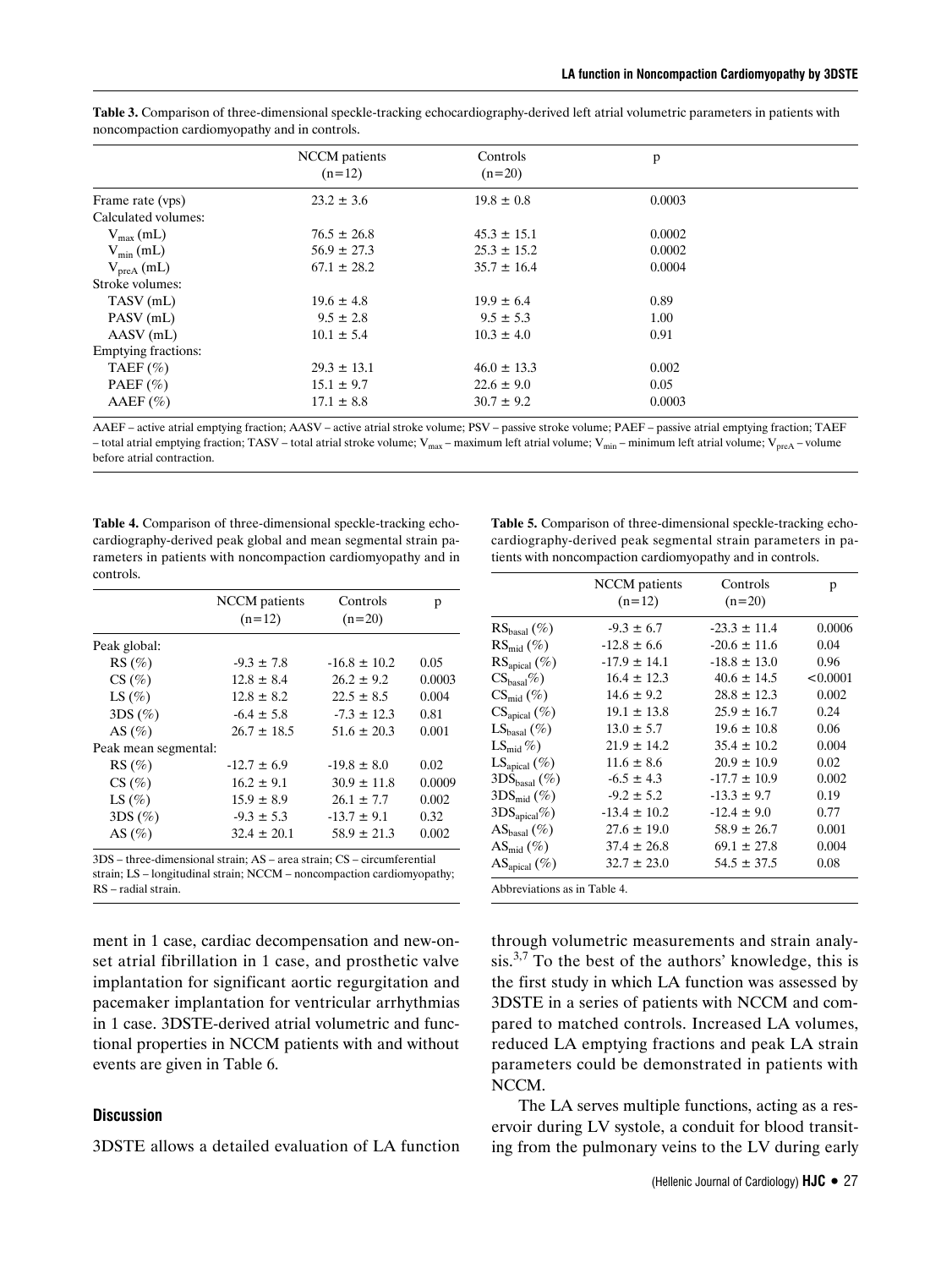| <b>NCCM</b> patients    | With events<br>$(n=5)$ | Without events<br>$(n=7)$ | p    |
|-------------------------|------------------------|---------------------------|------|
| Calculated volumes:     |                        |                           |      |
| $V_{\text{max}}$ (mL)   | $92.0 \pm 15.0$        | $65.6 \pm 28.6$           | 0.09 |
| $V_{min}(mL)$           | $73.7 \pm 16.2$        | $44.9 \pm 28.1$           | 0.07 |
| $V_{preA}$ (mL)         | $84.7 \pm 16.5$        | $54.5 \pm 28.9$           | 0.06 |
| Stroke volumes:         |                        |                           |      |
| TASV (mL)               | $18.4 \pm 5.7$         | $20.5 \pm 4.2$            | 0.47 |
| PASV (mL)               | $7.3 \pm 2.8$          | $11.0 \pm 1.5$            | 0.01 |
| AASV (mL)               | $11.0 \pm 6.4$         | $9.5 \pm 5.0$             | 0.65 |
| Emptying fractions:     |                        |                           |      |
| TAEF $(\% )$            | $20.3 \pm 6.3$         | $35.7 \pm 13.0$           | 0.04 |
| PAEF $(\% )$            | $8.3 \pm 4.0$          | $20.0 \pm 9.7$            | 0.03 |
| $AAEF (\%)$             | $13.0 \pm 6.9$         | $20.1 \pm 9.3$            | 0.18 |
| Peak global strains:    |                        |                           |      |
| $RS(\%)$                | $5.8 \pm 3.9$          | $11.9 \pm 9.1$            | 0.19 |
| LS $(\%)$               | $7.1 \pm 3.9$          | $16.9 \pm 8.2$            | 0.03 |
| CS(%)                   | $9.3 \pm 8.6$          | $15.3 \pm 8.0$            | 0.24 |
| 3DS(%)                  | $4.6 \pm 3.2$          | $7.7 \pm 7.0$             | 0.38 |
| AS $(\%)$               | $15.2 \pm 13.8$        | $34.9 \pm 17.6$           | 0.06 |
| Mean segmental strains: |                        |                           |      |
| $RS(\%)$                | $9.5 \pm 2.8$          | $15.1 \pm 8.2$            | 0.18 |
| LS $(\%)$               | $9.1 \pm 3.3$          | $20.8 \pm 8.4$            | 0.01 |
| CS(%)                   | $11.3 \pm 8.1$         | $19.8 \pm 8.6$            | 0.12 |
| $3DS(\%)$               | $7.3 \pm 3.2$          | $10.7 \pm 6.2$            | 0.29 |
| AS $(\%)$               | $19.3 \pm 13.6$        | $41.8 \pm 19.2$           | 0.05 |

**Table 6.** Comparison of three-dimensional speckle-tracking echocardiography-derived peak global and mean segmental strain parameters in noncompaction cardiomyopathy patients with versus without events during follow up.

AAEF – active atrial emptying fraction; AASV – active atrial stroke volume; AS – area strain; CS – circumferential strain; LS – longitudinal strain; NCCM – noncompaction cardiomyopathy; PAEF – passive atrial emptying fraction; PASV – passive stroke volume; RS – radial strain; TAEF – total atrial emptying fraction; TASV – total atrial stroke volume;  $V_{\text{max}}$  – maximum left atrial volume;  $V_{\text{min}}$  – minimum left atrial volume;  $V_{\text{preA}}$  – volume before atrial contraction; 3DS – three-dimensional strain.

diastole, and an active contractile chamber that augments LV filling in late diastole.<sup>10</sup> Nowadays, there are several imaging methodologies that appear to make the accurate evaluation of LA volumes and functional parameters feasible, including  $3DSTE^{3,8,9}$ 3DSTE is based on block matching of the myocardial speckles of the endocardial border during their motion from frame to frame.<sup>11</sup> Although volumetric realtime three-dimensional echocardiography (RT3DE) and strain-based 3DSTE are different 3D echocardiographic techniques using different algorithms during their evaluations, RT3DE and 3DSTE were found to give comparable and reproducible quantification of LV and LA volumes and function, making interchangeable application a viable option in daily clinical practice.<sup>12</sup>

There are several ways in which 3DSTE could characterise LA function:

- 2. calculating different LA strain parameters from the same 3D cast, including RS, LS, CS, 3DS and  $AS:7,15,16$
- 3. measuring LA ejection force from planimetryderived mitral annulus data and mitral inflow Awave velocity measured by Doppler echocardiography characterising LA systolic function.<sup>17</sup>

Cardiomyopathies are frequently associated with volumetric and functional deterioration of different heart chambers.18-20 However, relatively few studies are available in which LA (dys)function was investigated in NCCM. In a recent RT3DE study, LA ejection force was found to be greater in NCCM as compared to controls.<sup>2,17</sup> In the present study, a significantly reduced active atrial emptying fraction could be demonstrated during LA contraction. Moreover, all calculated LA volumes proved to be increased, while LA emptying fractions with respect to the cardiac cycle were decreased in NCCM, demonstrating significant alterations in all aspects of LA function. During strain analysis, certain peak global and mean segmental strain parameters showed reductions in NCCM patients, confirming changes in LA reservoir function.

# *Limitations*

The following important limitations should be taken into consideration:

- 1. The LA appendage and pulmonary veins were not considered during LA volumetric and strain assessments.
- 2. 3DSTE-derived image quality is worse than for 2D echocardiography, because of low temporal and spatial image resolution.
- 3. The results of a relatively small number of NC-CM patients were analysed. However, it should be considered that this was a single-centre experience and NCCM is a relatively rare disorder.
- 4. Some NCCM patients showed higher-grade mitral regurgitation. This could have affected our results.

# *Conclusions*

Significantly increased LA volumes and reduced LA functional properties could be demonstrated in NC-CM by 3DSTE.